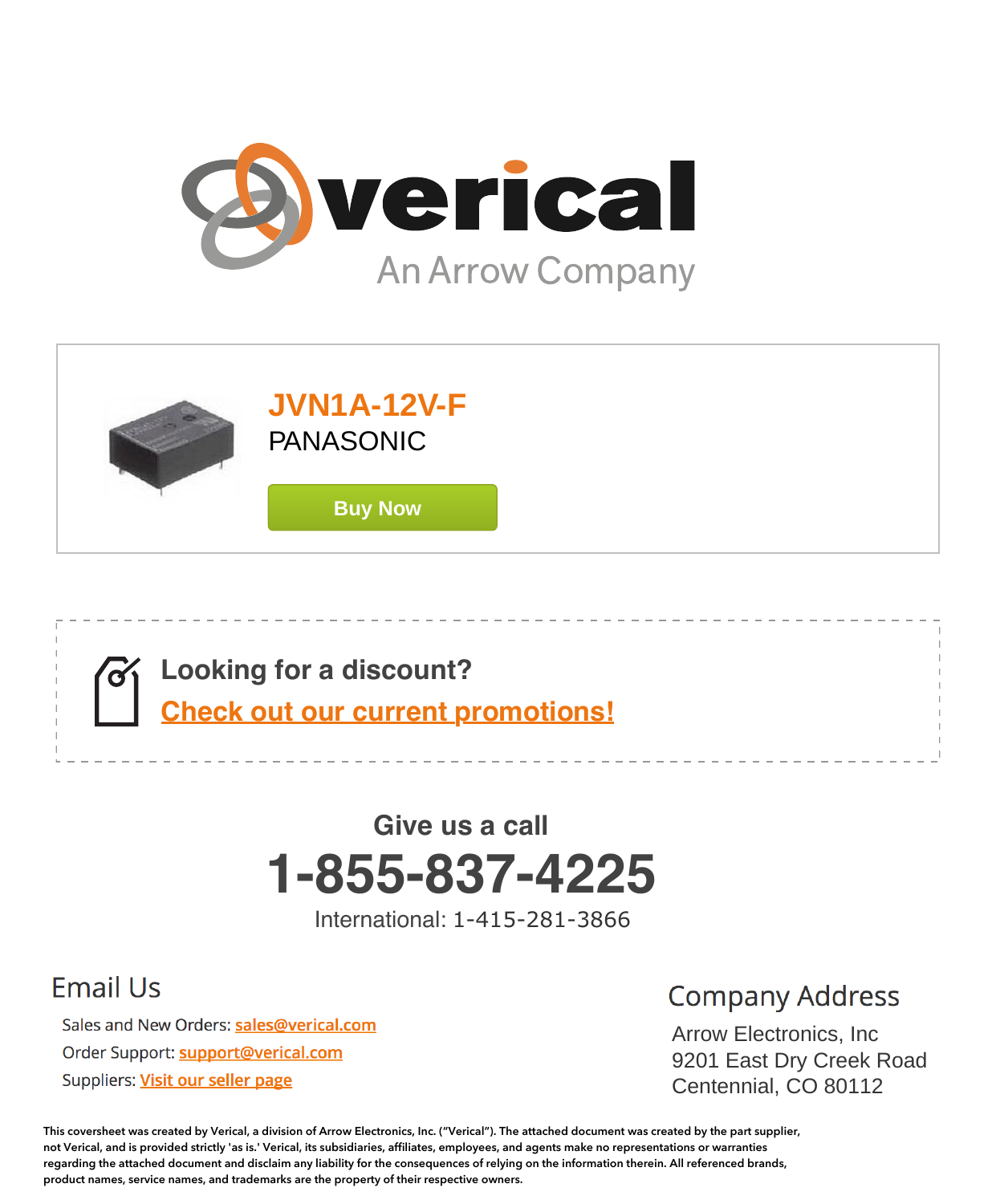# anasoni

# **Automation Controls Catalog**



**RoHS compliant**

Protective construction: Flux-resistant type

#### **Ideal for heater control 1 Form A 16A, 10.9 mm .429 inch height flat power relays**

### **FEATURES**

- **1. High capacity** The contacts are high capacity 16A, 125 V AC.
- **2. Compact, flat type with low 10.9 mm .429 inch height** Compact flat type with low surface area of  $16 \times 22$  mm .630  $\times$  .866 inch and height of 10.9 mm .429 inch.
- **3. High sensitivity at 200 mW** High sensitivity at 200 mW coil power consumption.
- **4. Represses contact terminal heat** The contact terminals are large and thick. This limits the rise in temperature of the terminals when there is a large current flowing to approx. 28°C 62°F (normal current of 16 A).
- **5. Conforms to the various safety standards**
	- UL, CSA, TÜV approved.



## **TYPICAL APPLICATIONS**

#### **• Home appliances**

Iron, Electric carpet, Washing machine, Water heater

### **ORDERING INFORMATION**



Note: Certified by UL, CSA and TÜV

### **TYPES**

| Nominal coil voltage | Part No.      |
|----------------------|---------------|
| 4.5V DC              | JVN1aF-4.5V-F |
| 6V DC                | JVN1aF-6V-F   |
| 9V DC                | JVN1aF-9V-F   |
| 12V DC               | JVN1aF-12V-F  |
| 18V DC               | JVN1aF-18V-F  |
| 24V DC               | JVN1aF-24V-F  |
| 48V DC               | JVN1aF-48V-F  |
| 100V DC              | JVN1aF-100V-F |

Note: Standard packing; Carton: 100 pcs., Case: 500 pcs. 5V type is also available. Please consult us.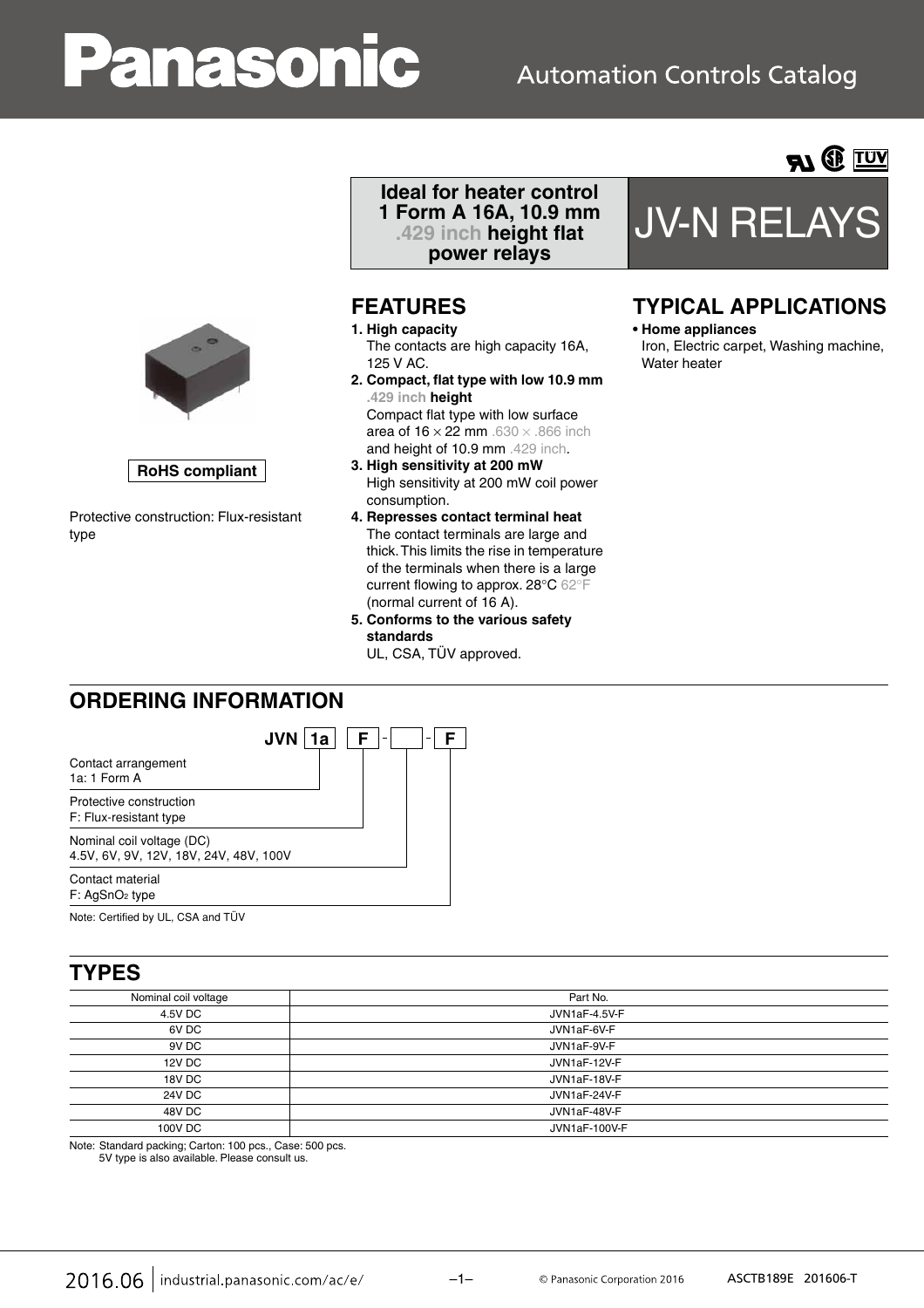#### JV-N

## **RATING**

#### **1. Coil data**

| Nominal coil<br>voltage | Pick-up voltage<br>(at 20 $\mathrm{^{\circ}C}$ 68 $\mathrm{^{\circ}F}$ ) | Drop-out voltage<br>(at 20 $\mathrm{^{\circ}C}$ 68 $\mathrm{^{\circ}F}$ ) | Nominal operating<br>current<br>[ $\pm$ 10%] (at 20 $^{\circ}$ C 68 $^{\circ}$ F) | Coil resistance<br>[±10%] (at 20°C 68°F) | Nominal operating<br>power | Max. applied voltage<br>(at 20 $\degree$ C 68 $\degree$ F) |  |
|-------------------------|--------------------------------------------------------------------------|---------------------------------------------------------------------------|-----------------------------------------------------------------------------------|------------------------------------------|----------------------------|------------------------------------------------------------|--|
| 4.5V DC                 | 75%V or less of<br>nominal voltage                                       |                                                                           |                                                                                   | 44.4mA                                   | 101 $\Omega$               |                                                            |  |
| 6V DC                   |                                                                          |                                                                           | 33.3mA                                                                            | 180 $\Omega$                             | 200mW                      |                                                            |  |
| 9V DC                   |                                                                          | 5%V or more of<br>nominal voltage                                         | 22.2mA                                                                            | $405\Omega$                              |                            | 150%V of<br>nominal voltage                                |  |
| 12V DC                  |                                                                          |                                                                           | 16.7mA                                                                            | 720Ω                                     |                            |                                                            |  |
| 18V DC                  |                                                                          |                                                                           | 11.1mA                                                                            | 1.620 $\Omega$                           |                            |                                                            |  |
| 24V DC                  |                                                                          |                                                                           | 8.3mA                                                                             | $2.880\Omega$                            |                            |                                                            |  |
| 48V DC                  |                                                                          |                                                                           | 4.2mA                                                                             | $11.520\Omega$                           |                            |                                                            |  |
| 100V DC                 | Max. 60 VDC                                                              | Min. 4 VDC                                                                | 6<br>mA                                                                           | $16.600\Omega$                           | 600mW                      | 110%V                                                      |  |

#### **2. Specifications**

| Characteristics                                    |                                                                   | Item                     | Specifications                                                                                                                                                                                                                                                                                               |  |  |
|----------------------------------------------------|-------------------------------------------------------------------|--------------------------|--------------------------------------------------------------------------------------------------------------------------------------------------------------------------------------------------------------------------------------------------------------------------------------------------------------|--|--|
|                                                    | Arrangement                                                       |                          | 1 Form A                                                                                                                                                                                                                                                                                                     |  |  |
| Contact<br>Rating<br>Electrical<br>characteristics | Contact resistance (Initial)                                      |                          | Max. 100 m $\Omega$ (By voltage drop 6 V DC 1A)                                                                                                                                                                                                                                                              |  |  |
|                                                    | Contact material                                                  |                          | AgSnO <sub>2</sub> type                                                                                                                                                                                                                                                                                      |  |  |
|                                                    | Nominal switching capacity (resistive load)                       |                          | 16A 125V AC, 10A 277V AC, 10A 30V DC                                                                                                                                                                                                                                                                         |  |  |
|                                                    | Max. switching power (resistive load)                             |                          | 2.770VA. 300W                                                                                                                                                                                                                                                                                                |  |  |
|                                                    | Max. switching voltage                                            |                          | 277V AC, 110V DC (0.3A)                                                                                                                                                                                                                                                                                      |  |  |
|                                                    | Max. switching current                                            |                          | 16A (125V AC), 10A (DC)                                                                                                                                                                                                                                                                                      |  |  |
|                                                    | Nominal operating power                                           |                          | 200mW (4.5 to 48V DC), 600mW (100V DC)                                                                                                                                                                                                                                                                       |  |  |
|                                                    | Min. switching capacity (reference value)*1                       |                          | 100mA, 5V DC                                                                                                                                                                                                                                                                                                 |  |  |
|                                                    | Insulation resistance (Initial)                                   |                          | Min. 1,000 $M\Omega$ (at 500V DC) Measurement at same location as "Breakdown voltage" section.                                                                                                                                                                                                               |  |  |
|                                                    | Breakdown voltage                                                 | Between open contacts    | 1,000 Vrms for 1 min. (Detection current: 10 mA)                                                                                                                                                                                                                                                             |  |  |
|                                                    | (Initial)                                                         | Between contact and coil | 2,500 Vrms for 1 min. (Detection current: 10 mA)                                                                                                                                                                                                                                                             |  |  |
|                                                    | Surge breakdown voltage*2<br>(Between contact and coil) (Initial) |                          | 4.500 V                                                                                                                                                                                                                                                                                                      |  |  |
|                                                    | Operate time (at nominal voltage) (at 20°C 68°F)<br>(Initial)     |                          | Max. 12 ms (4.5 to 48V DC), Max. 8 ms (100V DC) (excluding contact bounce time.)                                                                                                                                                                                                                             |  |  |
|                                                    | Release time (at nominal voltage) (at 20°C 68°F)<br>(Initial)     |                          | Max. 5 ms (excluding contact bounce time) (Without diode)                                                                                                                                                                                                                                                    |  |  |
|                                                    | Shock resistance                                                  | Functional               | 200 m/s <sup>2</sup> (Half-wave pulse of sine wave: 11 ms; detection time: 10us.)                                                                                                                                                                                                                            |  |  |
| Mechanical                                         |                                                                   | Destructive              | 1,000 m/s <sup>2</sup> (Half-wave pulse of sine wave: 6 ms.)                                                                                                                                                                                                                                                 |  |  |
| characteristics                                    | Vibration resistance                                              | Functional               | 10 to 55 Hz at double amplitude of 1.6 mm (Detection time: 10us.)                                                                                                                                                                                                                                            |  |  |
|                                                    |                                                                   | Destructive              | 10 to 55 Hz at double amplitude of 2.0 mm                                                                                                                                                                                                                                                                    |  |  |
| <b>Expected life</b>                               | Mechanical (at 180 times/min.)                                    |                          | Min. 2×107                                                                                                                                                                                                                                                                                                   |  |  |
|                                                    | Electrical (at 20 times/min.)                                     |                          | Min. 3×104 (16A 125V AC), Min. 5×104 (10A 277V AC),<br>Min. 10 <sup>5</sup> (10A 30V DC), Min. 10 <sup>5</sup> (10A 125V AC)                                                                                                                                                                                 |  |  |
| Conditions                                         | Conditions for operation, transport and storage*3                 |                          | Ambient temperature: $-40^{\circ}$ C to $+70^{\circ}$ C $-40^{\circ}$ F to $+158^{\circ}$ F (4.5 to 48V DC),<br>$-40^{\circ}$ C to $+60^{\circ}$ C $-40^{\circ}$ F to $+140^{\circ}$ F (100V DC).<br>Humidity: 5 to 85% R.H. (Not freezing and condensing at low temperature),<br>Air pressure: 86 to 106kPa |  |  |
|                                                    | Max. operating speed                                              |                          | 20 times/min. (at nominal switching capacity)                                                                                                                                                                                                                                                                |  |  |
| Unit weight                                        |                                                                   |                          | Approx. 8 g . 28 oz                                                                                                                                                                                                                                                                                          |  |  |

\* Specifications will vary with foreign standards certification ratings.

Notes: \*1. This value can change due to the switching frequency, environmental conditions, and desired reliability level, therefore it is recommended to check this with the actual load.

\*2. Wave is standard shock voltage of ±1.2×50μs according to JEC-212-1981

\*3. The upper limit of the ambient temperature is the maximum temperature that can satisfy the coil temperature rise value. Refer to Usage, transport and storage conditions in NOTES.

## **REFERENCE DATA**

#### 1. Max. switching power example 2. Coil temperature rise



Sample: JVN1aF-12 V-F, 6 pcs. point measured: coil inside Contact current: 16 A



3. Operate/release time Sample: JVN1aF-12 V-F, 6 pcs.

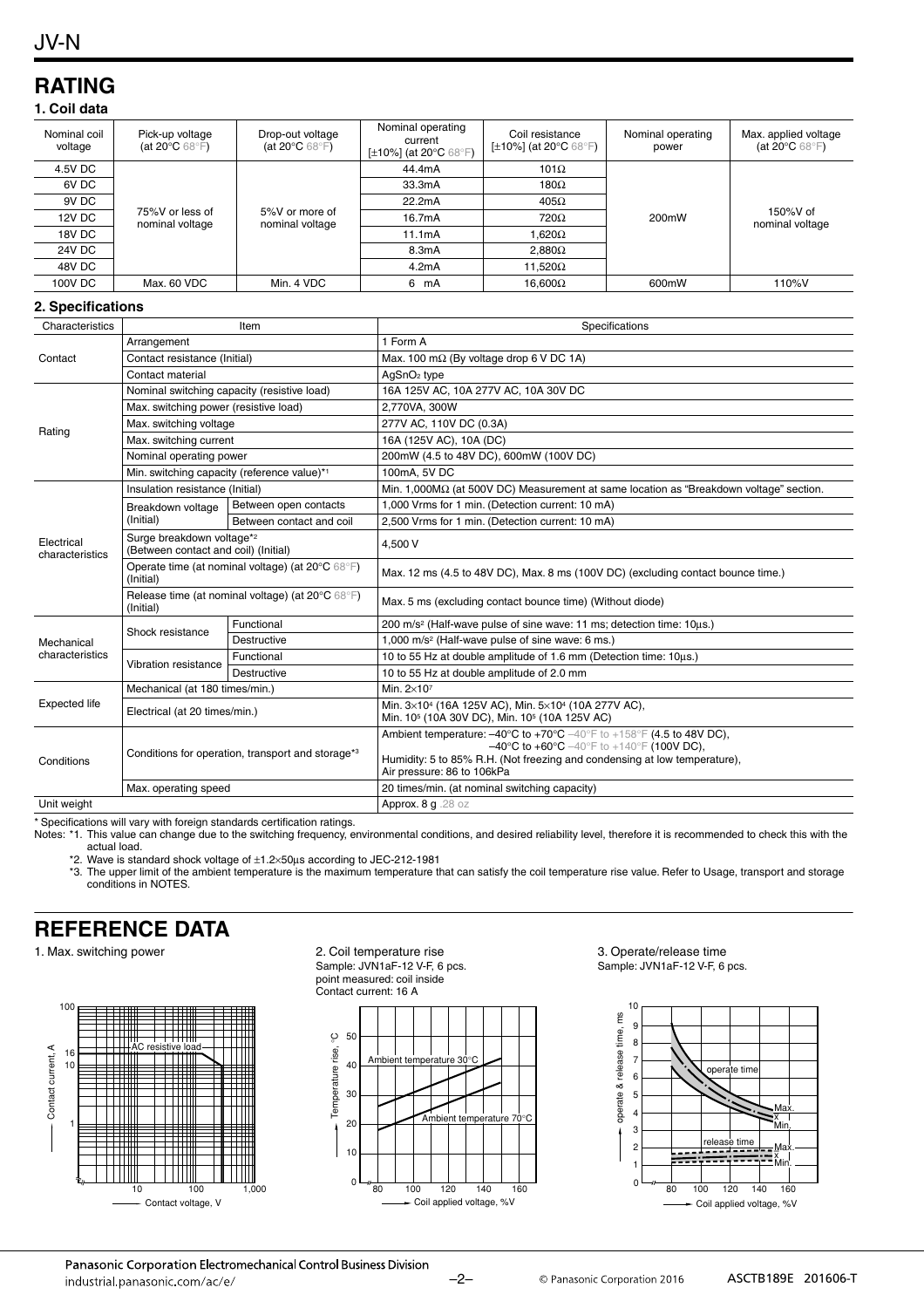4. Ambient temperature characteristics Sample: JVN1aF-12 V-F, 6 pcs.



#### **DIMENSIONS** (mm inch)

The CAD data of the products with a **CAD Data** mark can be downloaded from: http://industrial.panasonic.com/ac/e/

#### **CAD Data**









Dimension: Less than 1mm .039inch: **Min. 1mm** .039inch less than 5mm .197 inch:  $\pm$ 0.3  $\pm$ .012 Min. 5mm .197 inch: General tolerance ±0.2 ±.008 ±0.4 ±.016

# **SAFETY STANDARDS**

| UL (Recognized) |                         | CSA (Certified) |                | <b>TÜV</b> (Certified) |                                |
|-----------------|-------------------------|-----------------|----------------|------------------------|--------------------------------|
| File No.        | Contact rating          | File No.        | Contact rating | File No.               | Contact rating                 |
| E43028          | 16A 277V AC General Use | LR26550         | 16A 277V AC    | B 12 09 13461 334      | 16A 250V AC $(cos \phi = 0.4)$ |
|                 | 16A 125V AC General Use |                 | 16A 125V AC    |                        | 10A 30V DC (0ms)               |
|                 | 10A 30V DC Resistive    |                 | 10A 30V DC     |                        | -                              |
|                 | 0.3A 110V DC Resistive  |                 | 0.3A 110V DC   |                        | -                              |
|                 | 1/10HP 277V AC          |                 | 1/10HP 277V AC |                        | _                              |
|                 | 1/10HP 125V AC          |                 | 1/10HP 125V AC |                        |                                |

.630

#### **NOTES**

**1. For cautions for use, please read "GENERAL APPLICATION GUIDELINES".**